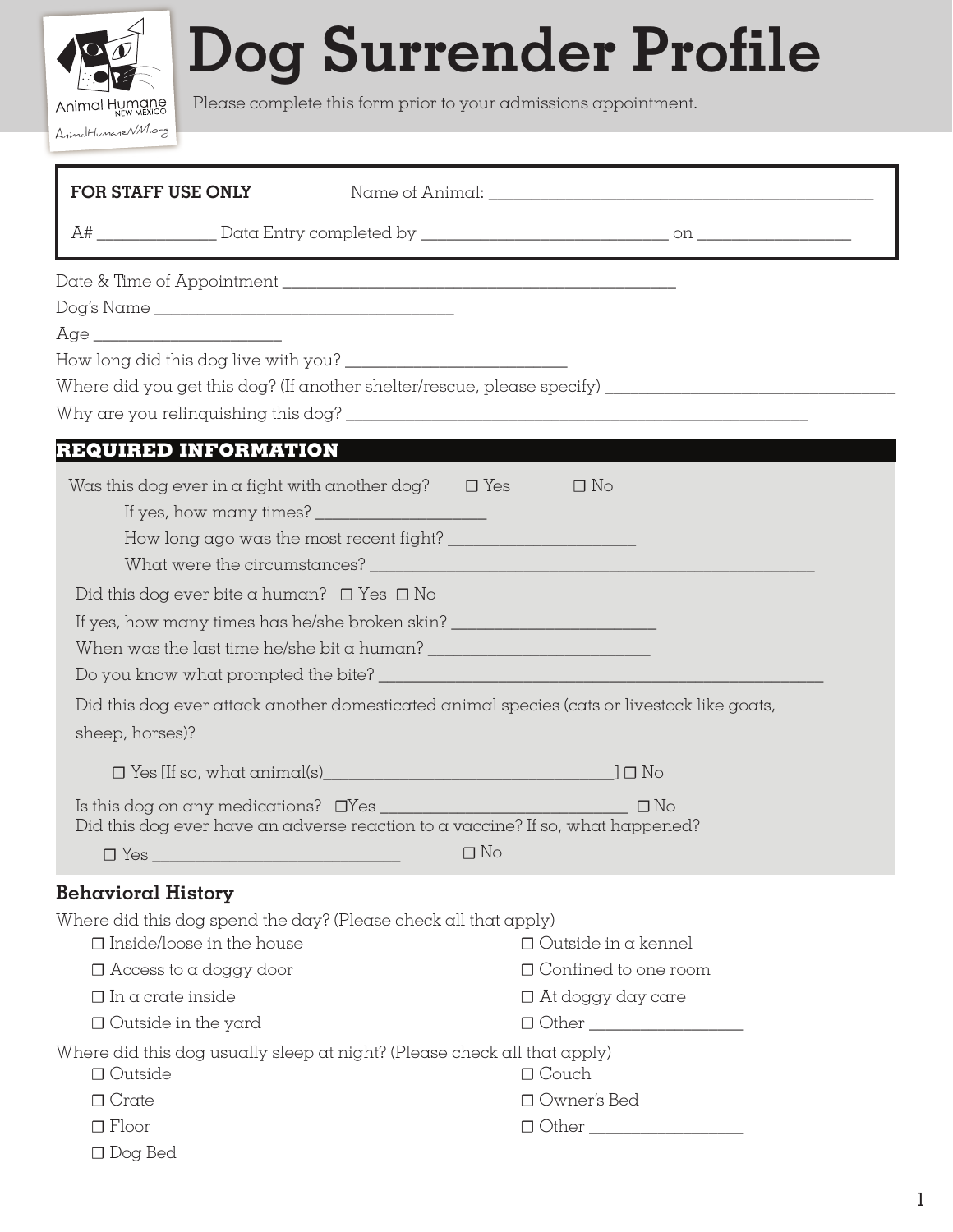| How many hours was this dog usually at home without the presence of a human?<br>$\Box$ Never<br>$\Box$ 1-3 hours<br>$\square$ 4-8 hours                                                        |                                      | $\square$ 8-12 hours<br>$\Box$ 12+ hours                                                                                                                                |                                                                                                       |  |  |
|------------------------------------------------------------------------------------------------------------------------------------------------------------------------------------------------|--------------------------------------|-------------------------------------------------------------------------------------------------------------------------------------------------------------------------|-------------------------------------------------------------------------------------------------------|--|--|
| When home alone, did this dog show any of the following behaviors? (Please check all that apply)<br>$\Box$ Crying<br>$\Box$ Barking                                                            |                                      |                                                                                                                                                                         |                                                                                                       |  |  |
| Is this dog housetrained?<br>$\Box$ Yes<br>Is this dog allowed to be on furniture?<br>Is this dog crate-trained?<br>$\Box$ Yes<br>How many hours did this dog spend in a crate?                | $\Box$ No<br>$\Box$ Yes<br>$\Box$ No | $\Box$ Mostly<br>$\square$ No                                                                                                                                           | $\Box$ Sometimes                                                                                      |  |  |
| $\Box$ 1-3 hours                                                                                                                                                                               |                                      |                                                                                                                                                                         | $\square$ 8-12 hours                                                                                  |  |  |
| $\square$ 4-8 hours                                                                                                                                                                            |                                      |                                                                                                                                                                         | $\Box$ 12+ hours                                                                                      |  |  |
| $\Box$ Joggers<br>$\Box$ Bicycles<br>$\Box$ Skateboarders<br>$\Box$ Cars/Motorcycles<br>$\Box$ Cats                                                                                            |                                      | When outside did this dog ever attempt to chase any of the following? (Please check all that apply)<br>$\Box$ Squirrels/Small Animals<br>$\Box$ Birds<br>$\square$ None |                                                                                                       |  |  |
| Is this dog afraid of anything? (e.g. thunderstorms, loud noises, men) _____________________________<br>Did this dog have any undesirable habits you would recommend a new adopter working on? |                                      |                                                                                                                                                                         |                                                                                                       |  |  |
|                                                                                                                                                                                                |                                      |                                                                                                                                                                         |                                                                                                       |  |  |
| What toys did this dog like? (Please check all that apply)<br>$\square$ None                                                                                                                   |                                      | $\Box$ Tug Toy                                                                                                                                                          |                                                                                                       |  |  |
| $\Box$ Balls                                                                                                                                                                                   |                                      |                                                                                                                                                                         | $\Box$ Frisbee                                                                                        |  |  |
| □ Plush (Stuffed)                                                                                                                                                                              |                                      |                                                                                                                                                                         |                                                                                                       |  |  |
| $\Box$ Squeaky                                                                                                                                                                                 |                                      |                                                                                                                                                                         |                                                                                                       |  |  |
| What games did this dog like? (Please check all that apply)                                                                                                                                    |                                      |                                                                                                                                                                         |                                                                                                       |  |  |
| $\Box$ Fetch                                                                                                                                                                                   |                                      |                                                                                                                                                                         | $\Box$ Wrestling                                                                                      |  |  |
| $\Box$ Tug                                                                                                                                                                                     |                                      | $\square$ None                                                                                                                                                          |                                                                                                       |  |  |
| $\Box$ Chase                                                                                                                                                                                   |                                      |                                                                                                                                                                         |                                                                                                       |  |  |
|                                                                                                                                                                                                |                                      |                                                                                                                                                                         | What tricks does this dog know? (Please check all that apply. If he/she knows command by another name |  |  |
| please describe.)                                                                                                                                                                              |                                      |                                                                                                                                                                         |                                                                                                       |  |  |
| $\square$ None                                                                                                                                                                                 |                                      | $\Box$ Come                                                                                                                                                             |                                                                                                       |  |  |
| $\Box$ Sit                                                                                                                                                                                     |                                      | $\Box$ Heel                                                                                                                                                             |                                                                                                       |  |  |
| $\Box$ Stay                                                                                                                                                                                    |                                      | $\Box$ Shake                                                                                                                                                            |                                                                                                       |  |  |
| $\Box$ Down                                                                                                                                                                                    |                                      |                                                                                                                                                                         | $\Box$ Other                                                                                          |  |  |